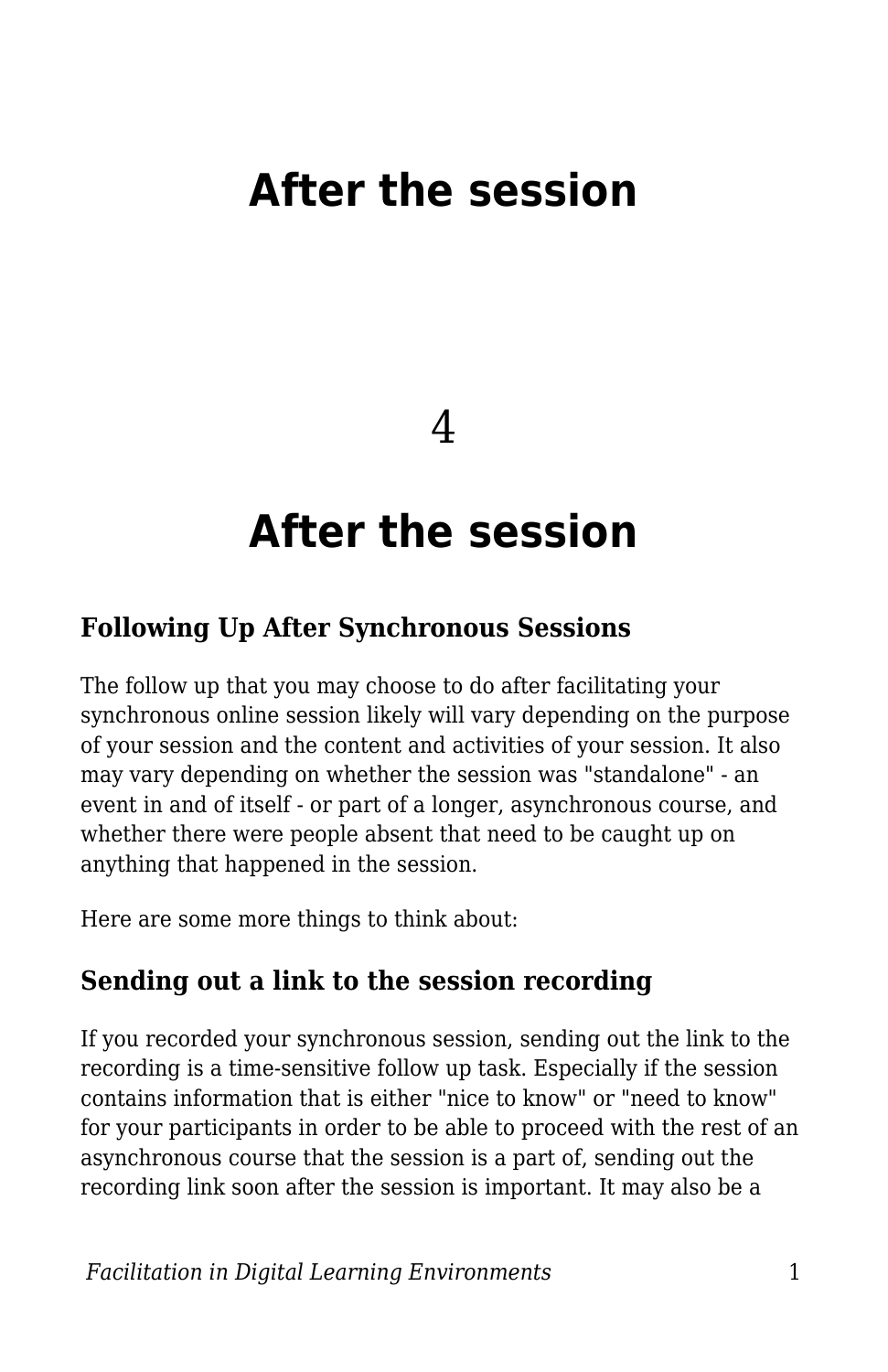good idea to:

- highlight key messages of the session in your follow up email or discussion forum post to give your participants the "quick and dirty" of what was discussed/happened
- include actual timings of when key events happened in the session so that participants can find them easily if they should review them

You may even want to go as far as converting the session into an. mp4 file and chopping it into smaller pieces for your participants to review - it's up to you! Note that in some platforms, such as Blackboard Collaborate, the conversion to the .mp4 file splits the various parts of the session into pieces and only what was visible on the whiteboard is shown in the .mp4. (Some of the "Synchro Sessions" in Week 2 are examples of what this looks like, e.g. Hassan's, Megan's sessions etc.)

### **Sending out additional resources**

During your session did you (or someone else) promise to send out additional resources after the session? Were any documents or URLs posted in the chat area for all participants that should be shared with others who weren't at the session? These additional resources may also be important to capture and send to participants in an email or discussion forum post after the session.

Additionally, if you used a PowerPoint deck for your session, you may wish to send this out to your participants.

### **Attribution**

This chapter is adapted from the FLO Synchronous workshop by BCcampus and released under a CC-BY license.